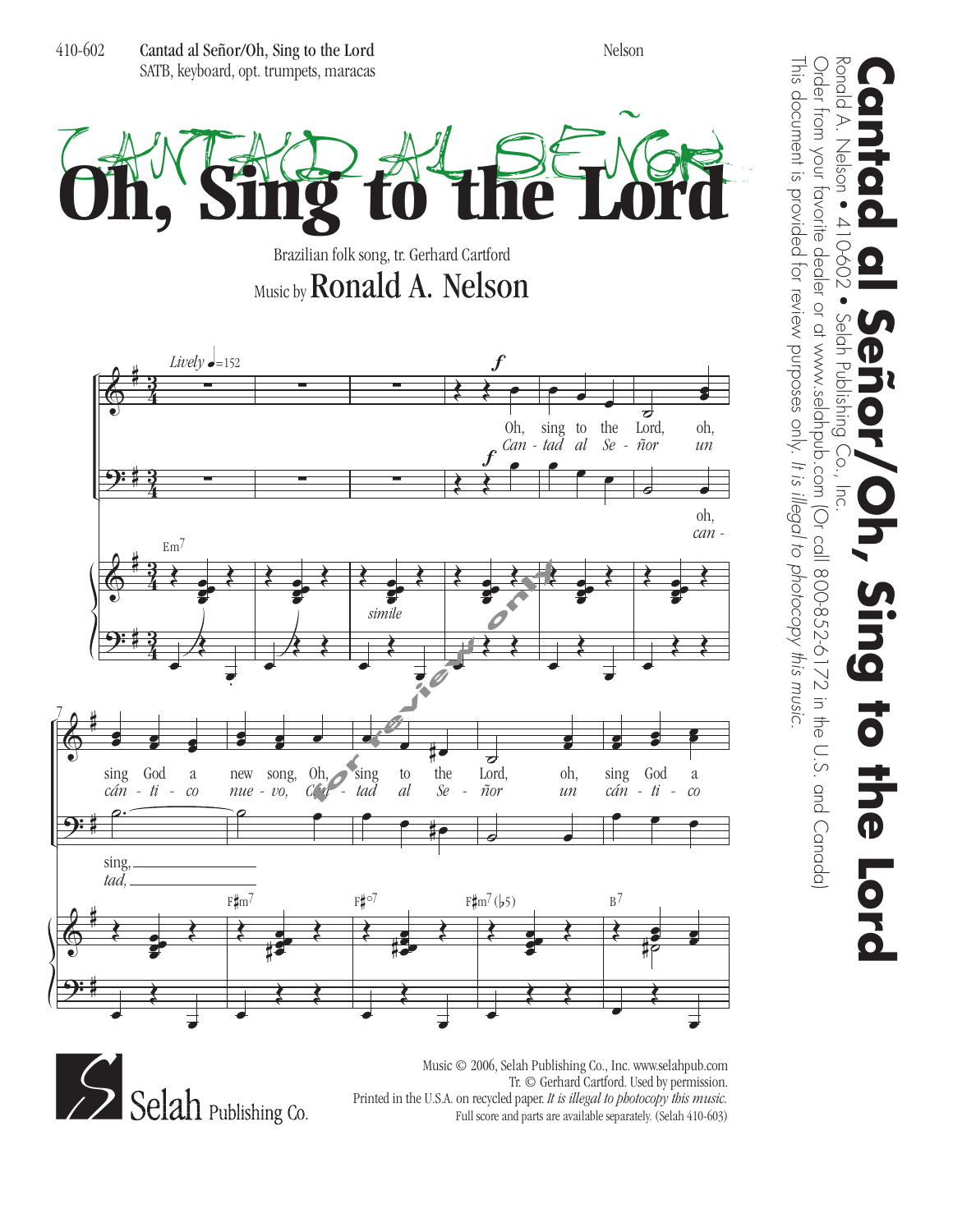Cantad al Señor/Oh, Sing to the the Lord<br>Prince from your favorite dealer or at www.selahpub.com (Or call 800-852-6172 in the U.S. and Canada) **Cantad al Señor/Oh, Sing to the Lord** Ronald A. Nelson • 410-602 • Selah Publishing Co., Inc.

Order from your favorite dealer or at www.selahpub.com (Or call 800-852-6172 in the U.S. and Canada)

This document is provided for review purposes only. *It is illegal to photocopy this music.*

This document is provided for review purposes only. It is illegal to photocopy this music.

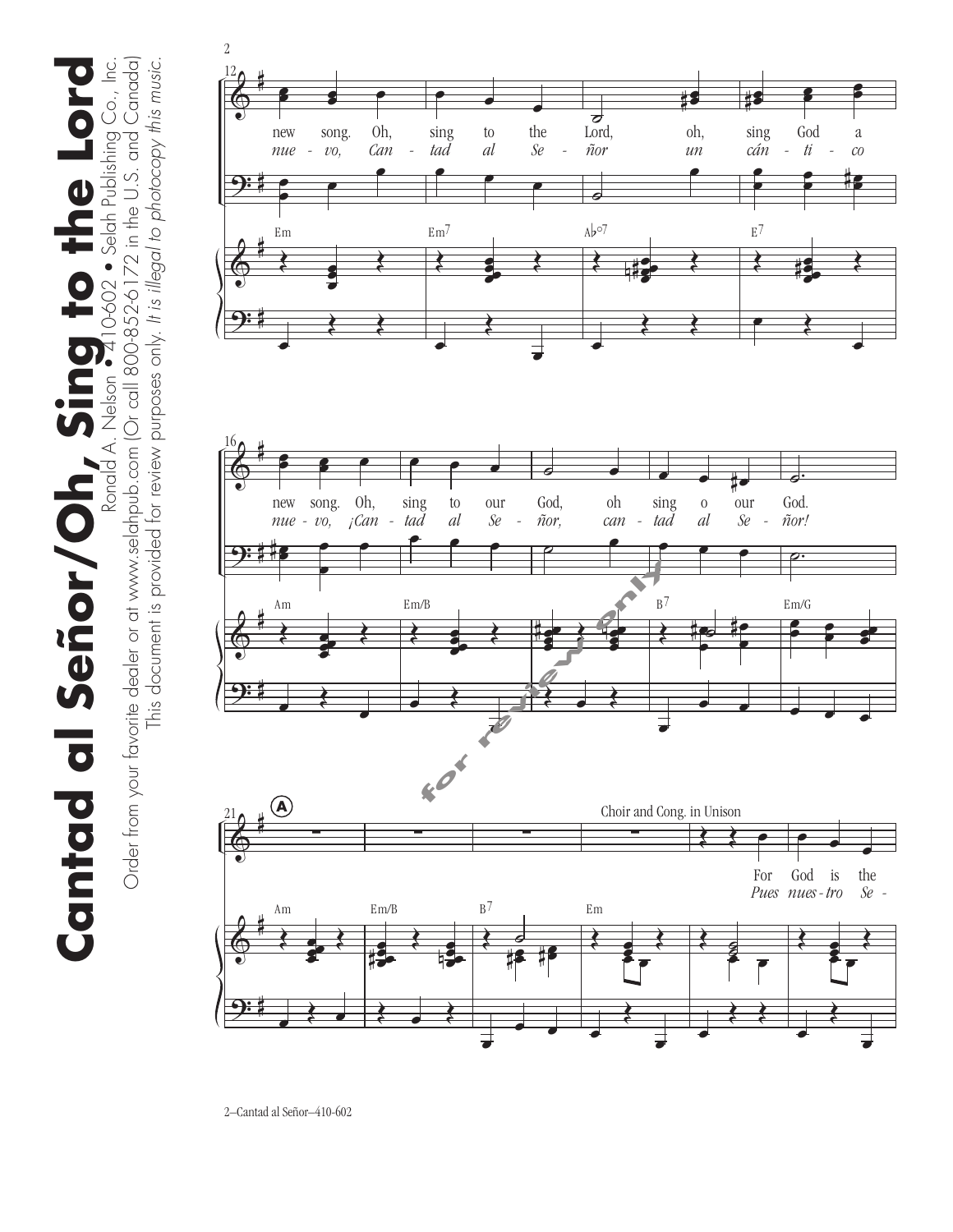

410-602–Cantad al Señor–3

Order from your favorite dealer or at www.selahpub.com (Or call 800-852-6172 in the U.S. and Canada) Order from your favorite dealer or at www.selahpub.com (Or call 800-852-6172 in the U.S. and Canada) Ronald A. Nelson • 410-602 • Selah Publishing Co., Inc. **Cantad al Señor/Oh, Sing to the Lord** Ronald  $\triangleright$ Nelson • 410-602 Selah Đ Publishing ı  $\bigcirc$ ing to the Lord

This document is provided for review purposes only.

This document is provided for review purposes only. It is illegal to photocopy this music.

*It is illegal to photocopy this music.*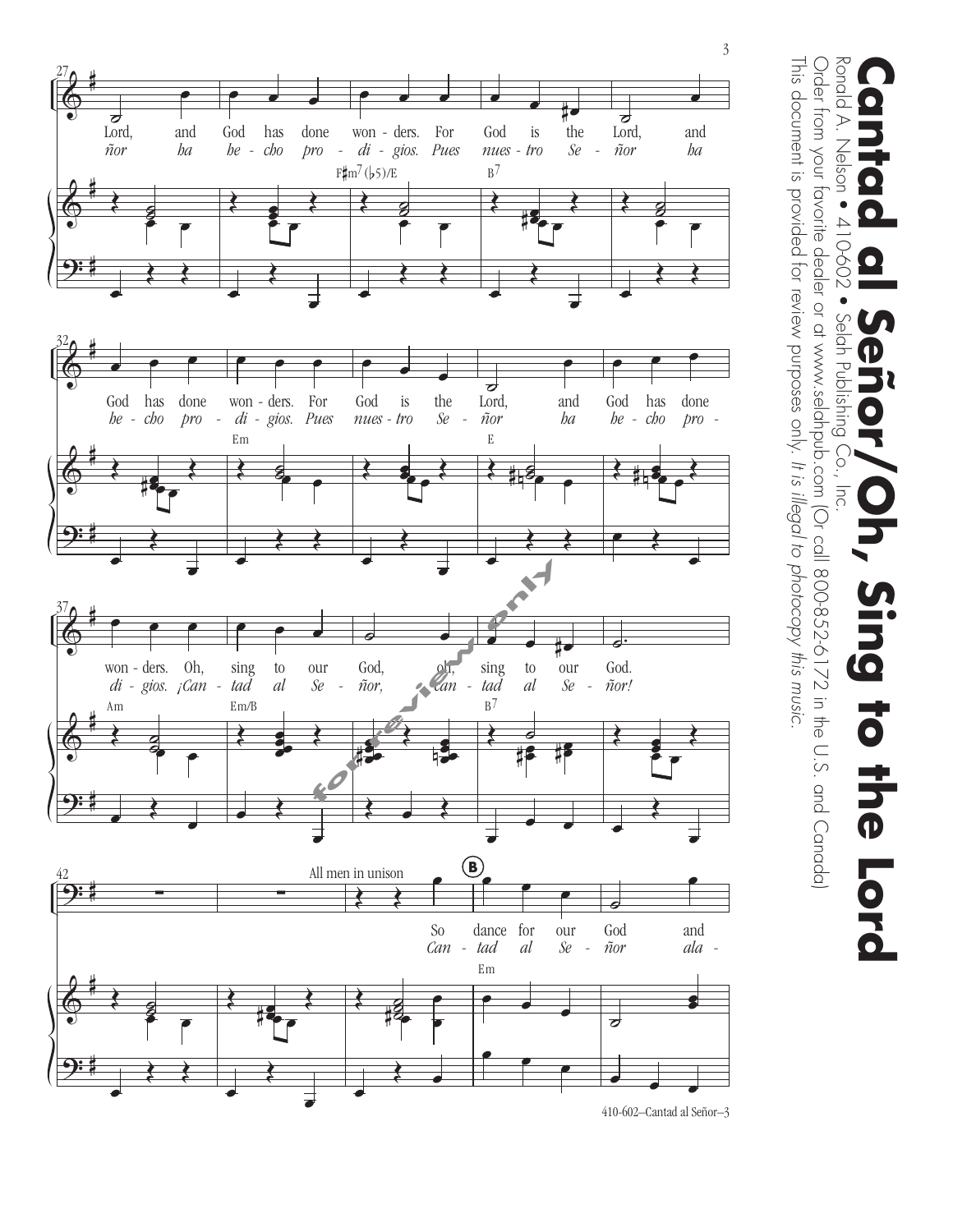Cantad al Señor/Oh, Sing to the the Lord<br>Poder from your favorite dealer or at www.selahpub.com (Or call 800-852-6172 in the U.S. and Canada) Order from your favorite dealer or at www.selahpub.com (Or call 800-852-6172 in the U.S. and Canada) **Cantad al Señor/Oh, Sing to the Lord** Ronald A. Nelson • 410-602 • Selah Publishing Co., Inc.

This document is provided for review purposes only. *It is illegal to photocopy this music.*

This document is provided for review purposes only. It is illegal to photocopy this music.

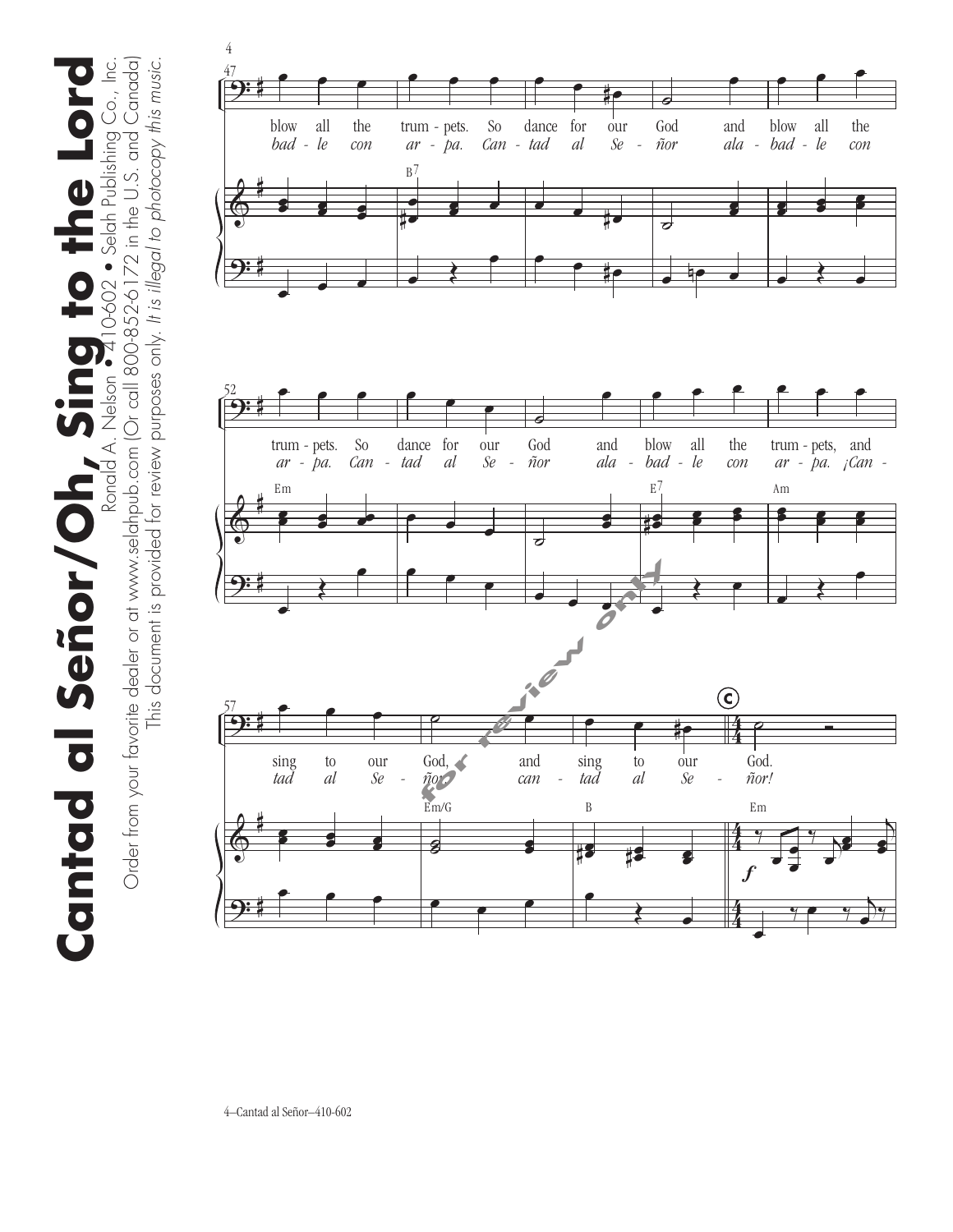

Order from your favorite dealer or at www.selahpub.com (Or call 800-852-6172 in the U.S. and Canada)

Order from your favorite dealer or at www.selahpub.com (Or call 800-852-6172 in the U.S. and Canada)

*It is illegal to photocopy this music.*

This document is provided for review purposes only.

This document is provided for review purposes only. It is illegal to photocopy this music.

410-602–Cantad al Señor–5

Ronald A. Nelson • Ronald A. Nelson • 410-602 • Selah Publishing Co., Inc. **Cantad al Señor/Oh, Sing to the Lord** 410-602  $\bullet$ Selah Publishing  $\mathbf{P}$ 1  $C$ **Inc. Eng** to the Lord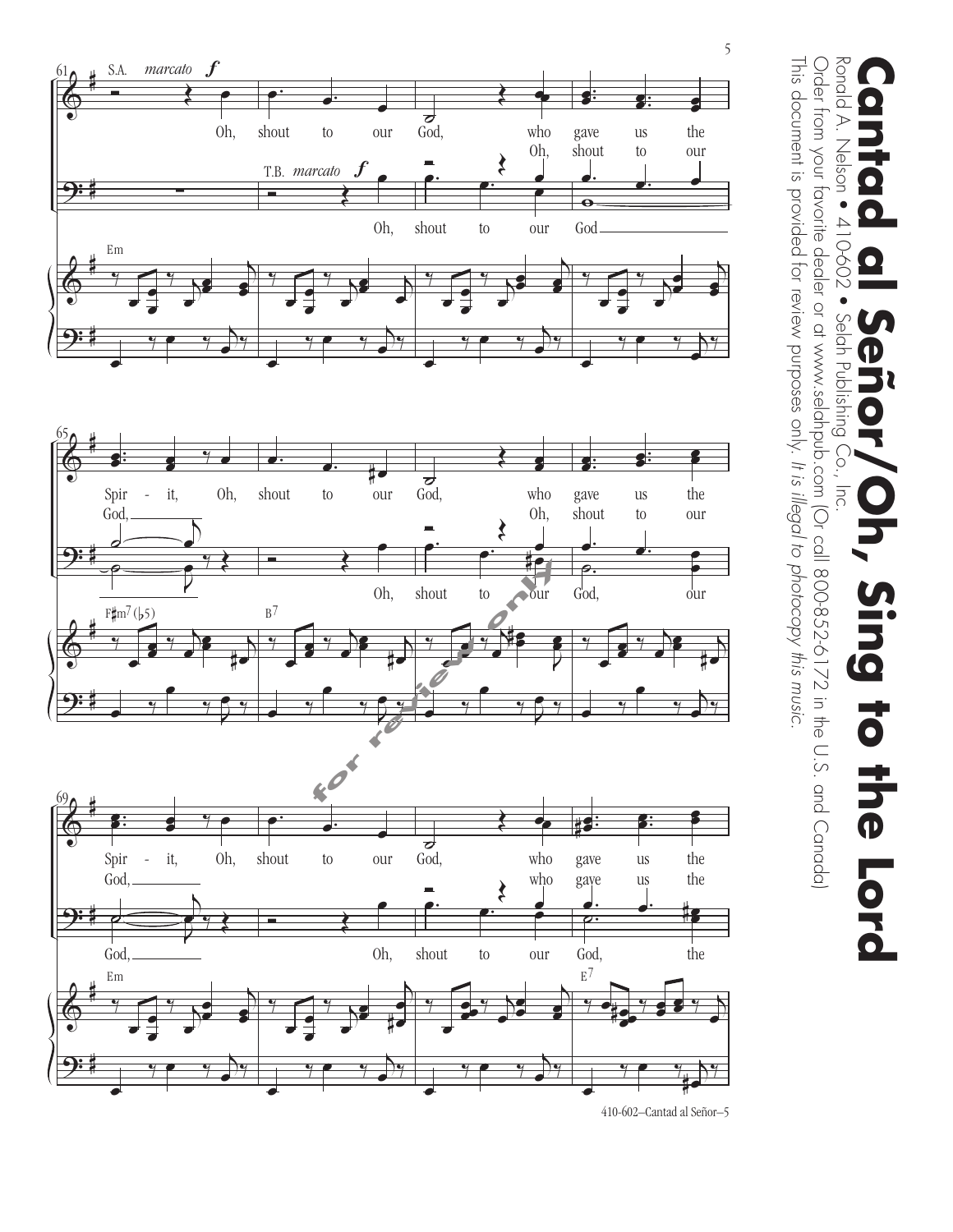Cantad al Señor/Oh, Sing to the the Lord<br>Prince from your favorite dealer or at www.selahpub.com (Or call 800-852-6172 in the U.S. and Canada) **Cantad al Señor/Oh, Sing to the Lord** Ronald A. Nelson • 410-602 • Selah Publishing Co., Inc.

Order from your favorite dealer or at www.selahpub.com (Or call 800-852-6172 in the U.S. and Canada)

This document is provided for review purposes only. *It is illegal to photocopy this music.*

This document is provided for review purposes only. It is illegal to photocopy this music.



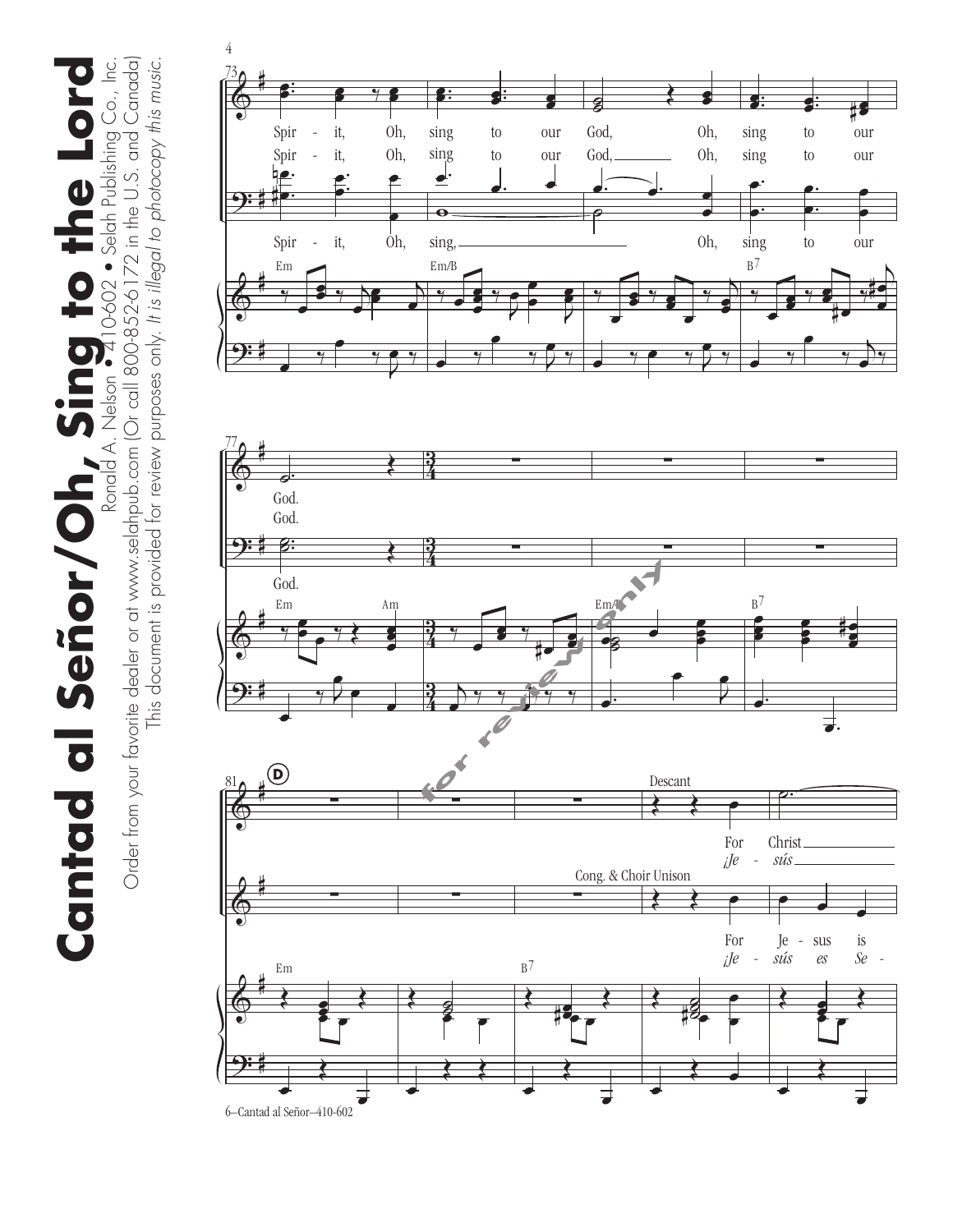





7

This document is provided for review purposes only.

This document is provided for review purposes only. It is illegal to photocopy this music.

*It is illegal to photocopy this music.*